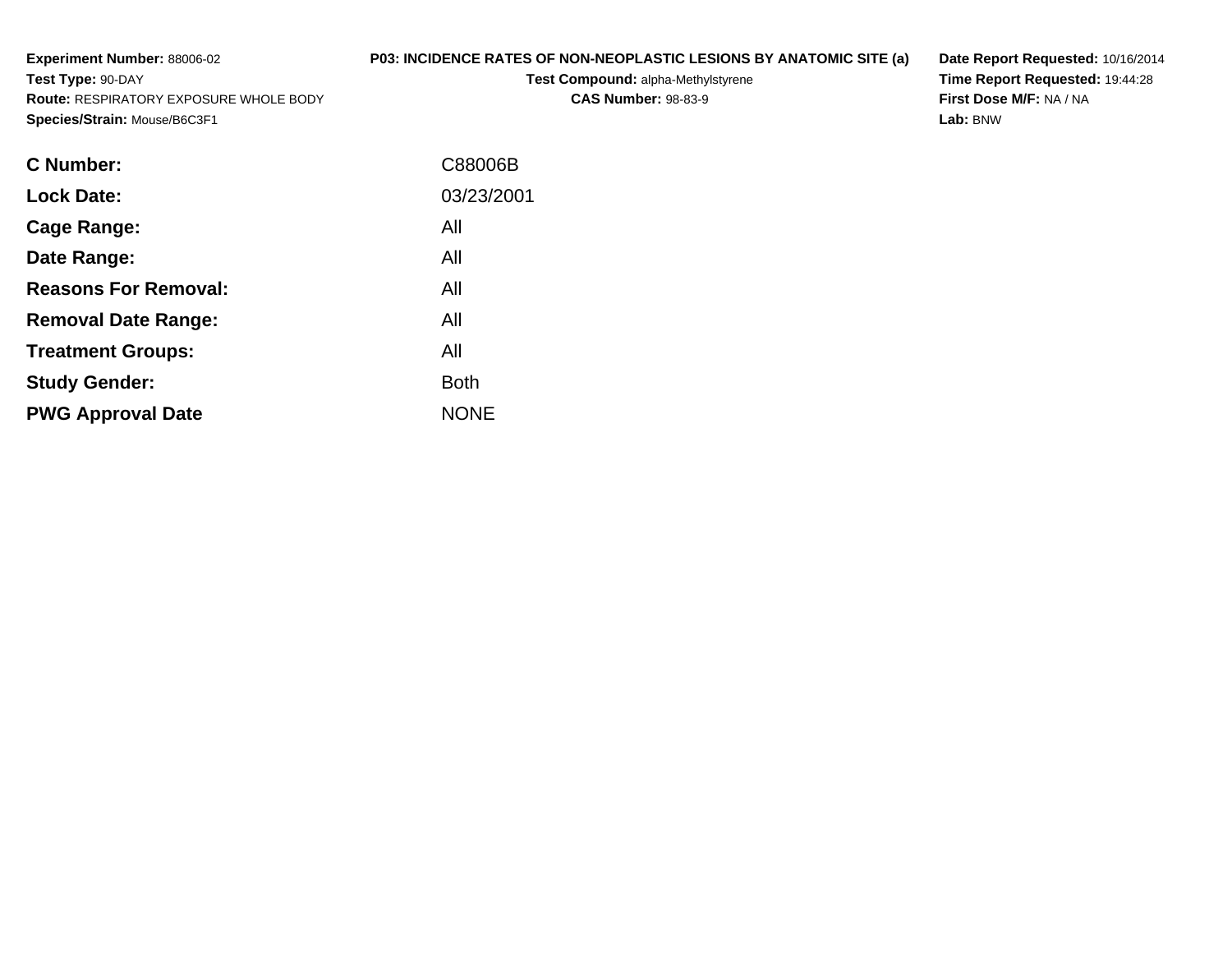| <b>Experiment Number: 88006-02</b><br>Test Type: 90-DAY<br>Route: RESPIRATORY EXPOSURE WHOLE BODY<br>Species/Strain: Mouse/B6C3F1 |                |               | P03: INCIDENCE RATES OF NON-NEOPLASTIC LESIONS BY ANATOMIC SITE (a)<br>Test Compound: alpha-Methylstyrene<br><b>CAS Number: 98-83-9</b> |                | Date Report Requested: 10/16/2014<br>Time Report Requested: 19:44:28<br>First Dose M/F: NA / NA<br>Lab: BNW |                        |
|-----------------------------------------------------------------------------------------------------------------------------------|----------------|---------------|-----------------------------------------------------------------------------------------------------------------------------------------|----------------|-------------------------------------------------------------------------------------------------------------|------------------------|
| <b>B6C3F1 Mouse MALE</b>                                                                                                          | <b>CONTROL</b> | <b>75 PPM</b> | <b>150 PPM</b>                                                                                                                          | <b>300 PPM</b> | <b>600 PPM</b>                                                                                              | <b>1000 PPM</b>        |
| <b>Disposition Summary</b>                                                                                                        |                |               |                                                                                                                                         |                |                                                                                                             |                        |
| <b>Animals Initially In Study</b><br><b>Early Deaths</b><br><b>Survivors</b>                                                      | 10             | 10            | 10                                                                                                                                      | 10             | 10                                                                                                          | $10$                   |
| <b>Terminal Sacrifice</b>                                                                                                         | 10             | 10            | 10                                                                                                                                      | 10             | 10                                                                                                          | 10                     |
| <b>Animals Examined Microscopically</b>                                                                                           | 10             | $10$          | $10$                                                                                                                                    | 10             | $10$                                                                                                        | 10                     |
| <b>ALIMENTARY SYSTEM</b>                                                                                                          |                |               |                                                                                                                                         |                |                                                                                                             |                        |
| Esophagus                                                                                                                         | (10)           | (0)           | (0)                                                                                                                                     | (0)            | (0)                                                                                                         | (10)                   |
| Gallbladder                                                                                                                       | (10)           | (0)           | (0)                                                                                                                                     | (0)            | (0)                                                                                                         | (10)                   |
| Intestine Large, Cecum                                                                                                            | (10)           | (0)           | (0)                                                                                                                                     | (0)            | (0)                                                                                                         | (10)                   |
| Intestine Large, Colon                                                                                                            | (10)           | (0)           | (0)                                                                                                                                     | (0)            | (0)                                                                                                         | (10)                   |
| Intestine Large, Rectum                                                                                                           | (10)           | (0)           | (0)                                                                                                                                     | (0)            | (0)                                                                                                         | (10)                   |
| Intestine Small, Duodenum                                                                                                         | (10)           | (0)           | (0)                                                                                                                                     | (0)            | (0)                                                                                                         | (10)                   |
| Intestine Small, Ileum                                                                                                            | (10)           | (0)           | (0)                                                                                                                                     | (0)            | (0)                                                                                                         | (10)                   |
| Intestine Small, Jejunum                                                                                                          | (10)           | (0)           | (0)                                                                                                                                     | (0)            | (0)                                                                                                         | (10)                   |
| Liver                                                                                                                             | (10)           | (10)          | (10)                                                                                                                                    | (10)           | (10)                                                                                                        | (10)                   |
| <b>Basophilic Focus</b>                                                                                                           |                |               |                                                                                                                                         |                | $1(10\%)$                                                                                                   |                        |
| Centrilobular, Hypertrophy<br>Necrosis                                                                                            |                |               |                                                                                                                                         |                | 4 (40%)                                                                                                     | 10 (100%)<br>$1(10\%)$ |
| Pancreas                                                                                                                          | (10)           | (0)           | (0)                                                                                                                                     | (0)            | (0)                                                                                                         | (10)                   |
| Salivary Glands                                                                                                                   | (10)           | (0)           | (0)                                                                                                                                     | (0)            | (0)                                                                                                         | (10)                   |
| Stomach, Forestomach                                                                                                              | (10)           | (0)           | (0)                                                                                                                                     | (0)            | (0)                                                                                                         | (10)                   |
| Hyperplasia, Squamous                                                                                                             |                |               |                                                                                                                                         |                |                                                                                                             | 1 (10%)                |
| Stomach, Glandular                                                                                                                | (10)           | (0)           | (0)                                                                                                                                     | (0)            | (0)                                                                                                         | (10)                   |
| Mineralization                                                                                                                    | $1(10\%)$      |               |                                                                                                                                         |                |                                                                                                             |                        |
| CARDIOVASCULAR SYSTEM                                                                                                             |                |               |                                                                                                                                         |                |                                                                                                             |                        |
| <b>Blood Vessel</b>                                                                                                               | (1)            | (0)           | (0)                                                                                                                                     | (0)            | (0)                                                                                                         | (0)                    |
| Heart                                                                                                                             | (10)           | (0)           | (0)                                                                                                                                     | (0)            | (0)                                                                                                         | (10)                   |
|                                                                                                                                   |                |               |                                                                                                                                         |                |                                                                                                             |                        |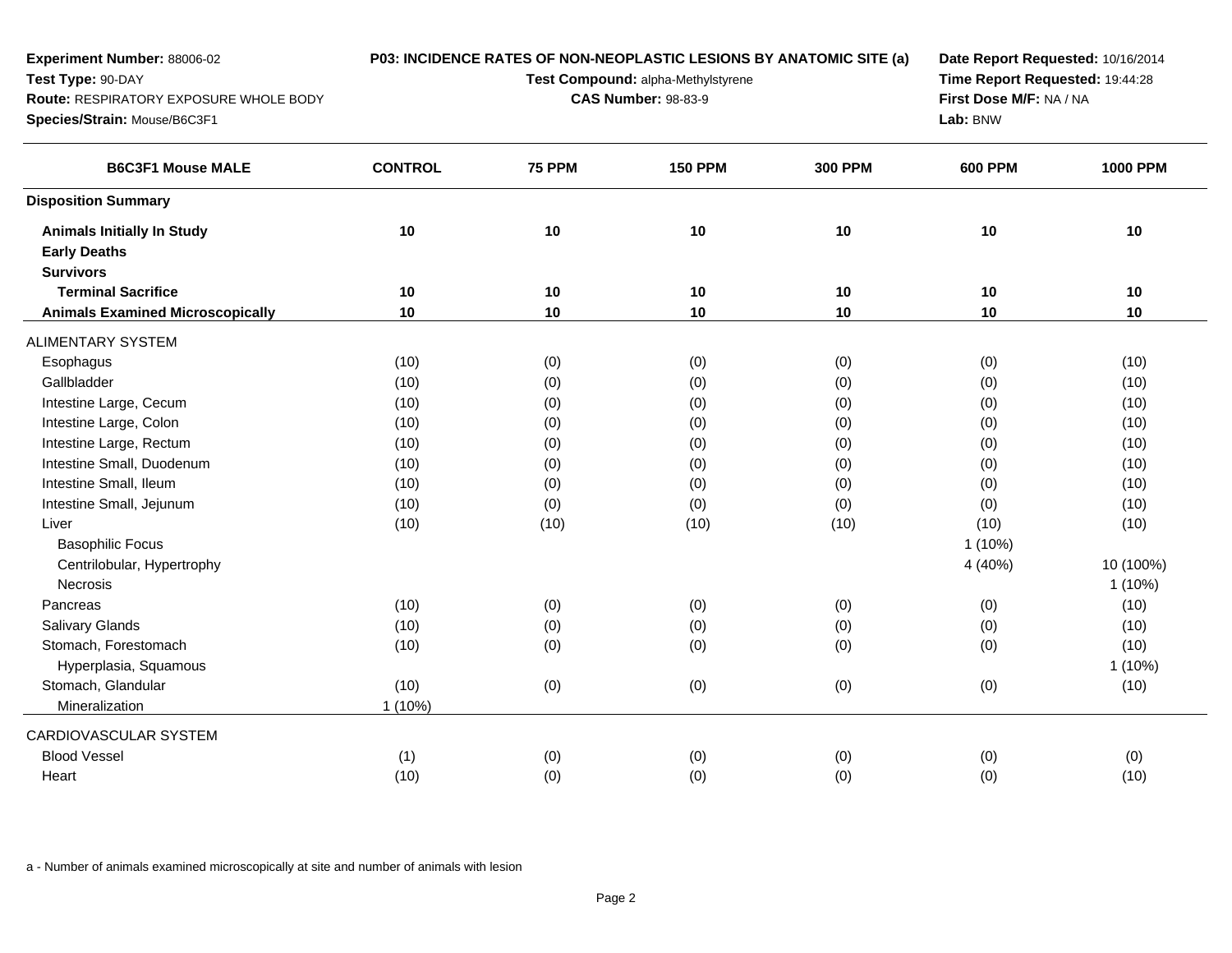| Experiment Number: 88006-02<br>Test Type: 90-DAY<br>Route: RESPIRATORY EXPOSURE WHOLE BODY |                |               | P03: INCIDENCE RATES OF NON-NEOPLASTIC LESIONS BY ANATOMIC SITE (a)<br>Test Compound: alpha-Methylstyrene<br><b>CAS Number: 98-83-9</b> | Date Report Requested: 10/16/2014<br>Time Report Requested: 19:44:28<br>First Dose M/F: NA / NA |                |                 |
|--------------------------------------------------------------------------------------------|----------------|---------------|-----------------------------------------------------------------------------------------------------------------------------------------|-------------------------------------------------------------------------------------------------|----------------|-----------------|
| Species/Strain: Mouse/B6C3F1                                                               |                |               |                                                                                                                                         |                                                                                                 | Lab: BNW       |                 |
| <b>B6C3F1 Mouse MALE</b>                                                                   | <b>CONTROL</b> | <b>75 PPM</b> | <b>150 PPM</b>                                                                                                                          | <b>300 PPM</b>                                                                                  | <b>600 PPM</b> | <b>1000 PPM</b> |
| <b>ENDOCRINE SYSTEM</b>                                                                    |                |               |                                                                                                                                         |                                                                                                 |                |                 |
| <b>Adrenal Cortex</b>                                                                      | (10)           | (0)           | (0)                                                                                                                                     | (0)                                                                                             | (0)            | (10)            |
| Adrenal Medulla                                                                            | (10)           | (0)           | (0)                                                                                                                                     | (0)                                                                                             | (0)            | (10)            |
| Islets, Pancreatic                                                                         | (10)           | (0)           | (0)                                                                                                                                     | (0)                                                                                             | (0)            | (10)            |
| Parathyroid Gland                                                                          | (6)            | (0)           | (0)                                                                                                                                     | (0)                                                                                             | (0)            | (7)             |
| <b>Pituitary Gland</b>                                                                     | (10)           | (0)           | (0)                                                                                                                                     | (0)                                                                                             | (0)            | (10)            |
| <b>Thyroid Gland</b>                                                                       | (10)           | (0)           | (0)                                                                                                                                     | (0)                                                                                             | (0)            | (10)            |
| <b>GENERAL BODY SYSTEM</b><br>None                                                         |                |               |                                                                                                                                         |                                                                                                 |                |                 |
| <b>GENITAL SYSTEM</b>                                                                      |                |               |                                                                                                                                         |                                                                                                 |                |                 |
| Epididymis                                                                                 | (10)           | (0)           | (0)                                                                                                                                     | (0)                                                                                             | (0)            | (10)            |
| <b>Preputial Gland</b>                                                                     | (10)           | (0)           | (0)                                                                                                                                     | (0)                                                                                             | (0)            | (10)            |
| Prostate                                                                                   | (10)           | (0)           | (0)                                                                                                                                     | (0)                                                                                             | (0)            | (10)            |
| Seminal Vesicle                                                                            | (10)           | (0)           | (0)                                                                                                                                     | (0)                                                                                             | (0)            | (10)            |
| <b>Testes</b>                                                                              | (10)           | (0)           | (0)                                                                                                                                     | (0)                                                                                             | (0)            | (10)            |
| <b>HEMATOPOIETIC SYSTEM</b>                                                                |                |               |                                                                                                                                         |                                                                                                 |                |                 |
| <b>Bone Marrow</b>                                                                         | (10)           | (0)           | (0)                                                                                                                                     | (0)                                                                                             | (0)            | (10)            |
| Lymph Node, Bronchial                                                                      | (8)            | (0)           | (0)                                                                                                                                     | (0)                                                                                             | (0)            | (7)             |
| Lymph Node, Mandibular                                                                     | (7)            | (0)           | (0)                                                                                                                                     | (0)                                                                                             | (0)            | (5)             |
| Lymph Node, Mediastinal                                                                    | (5)            | (0)           | (0)                                                                                                                                     | (0)                                                                                             | (0)            | (2)             |
| Lymph Node, Mesenteric                                                                     | (10)           | (0)           | (0)                                                                                                                                     | (0)                                                                                             | (0)            | (9)             |
| Spleen                                                                                     | (10)           | (0)           | (0)                                                                                                                                     | (0)                                                                                             | (0)            | (10)            |
| Thymus                                                                                     | (10)           | (0)           | (0)                                                                                                                                     | (0)                                                                                             | (0)            | (10)            |
| <b>INTEGUMENTARY SYSTEM</b>                                                                |                |               |                                                                                                                                         |                                                                                                 |                |                 |
| Skin                                                                                       | (10)           | (0)           | (0)                                                                                                                                     | (0)                                                                                             | (0)            | (10)            |
| MUSCULOSKELETAL SYSTEM                                                                     |                |               |                                                                                                                                         |                                                                                                 |                |                 |
| Bone                                                                                       | (10)           | (0)           | (0)                                                                                                                                     | (0)                                                                                             | (0)            | (10)            |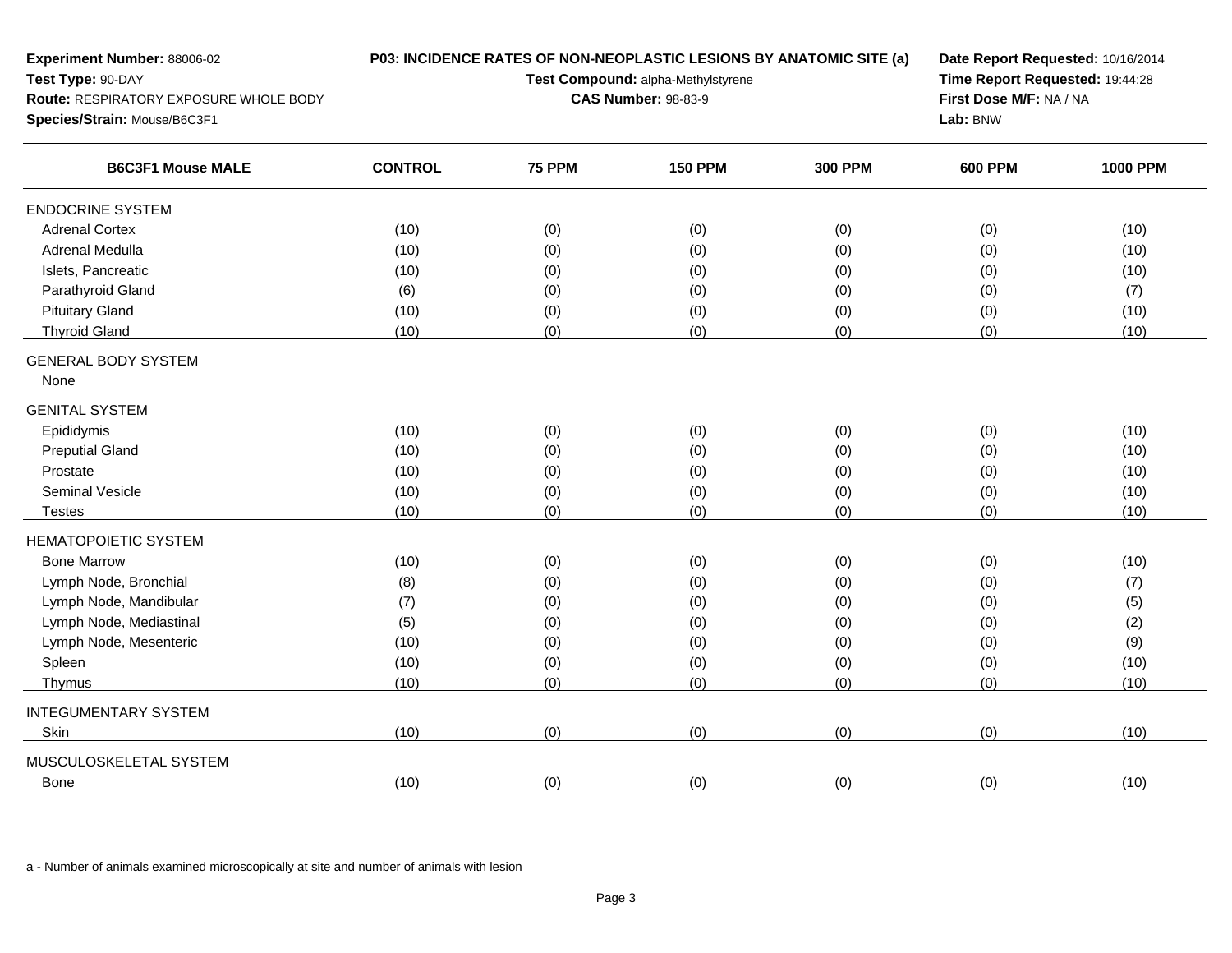| Experiment Number: 88006-02                   |                |                                    | P03: INCIDENCE RATES OF NON-NEOPLASTIC LESIONS BY ANATOMIC SITE (a) |                | Date Report Requested: 10/16/2014 |                 |  |
|-----------------------------------------------|----------------|------------------------------------|---------------------------------------------------------------------|----------------|-----------------------------------|-----------------|--|
| Test Type: 90-DAY                             |                | Test Compound: alpha-Methylstyrene | Time Report Requested: 19:44:28                                     |                |                                   |                 |  |
| <b>Route: RESPIRATORY EXPOSURE WHOLE BODY</b> |                |                                    | <b>CAS Number: 98-83-9</b>                                          |                | First Dose M/F: NA / NA           |                 |  |
| Species/Strain: Mouse/B6C3F1                  |                |                                    | Lab: BNW                                                            |                |                                   |                 |  |
| <b>B6C3F1 Mouse MALE</b>                      | <b>CONTROL</b> | <b>75 PPM</b>                      | <b>150 PPM</b>                                                      | <b>300 PPM</b> | <b>600 PPM</b>                    | <b>1000 PPM</b> |  |
| <b>NERVOUS SYSTEM</b>                         |                |                                    |                                                                     |                |                                   |                 |  |
| <b>Brain</b>                                  | (10)           | (0)                                | (0)                                                                 | (0)            | (0)                               | (10)            |  |
| <b>RESPIRATORY SYSTEM</b>                     |                |                                    |                                                                     |                |                                   |                 |  |
| Larynx                                        | (10)           | (0)                                | (0)                                                                 | (0)            | (0)                               | (10)            |  |
| Lung                                          | (10)           | (2)                                | (0)                                                                 | (0)            | (0)                               | (10)            |  |
| Hemorrhage                                    |                | 2 (100%)                           |                                                                     |                |                                   | 2(20%)          |  |
| <b>Nose</b>                                   | (10)           | (10)                               | (10)                                                                | (10)           | (10)                              | (10)            |  |
| Glands, Atrophy                               |                | 7 (70%)                            | 10 (100%)                                                           | 10 (100%)      | 10 (100%)                         | 10 (100%)       |  |
| Glands, Hyperplasia                           |                | $9(90\%)$                          | 10 (100%)                                                           | 10 (100%)      | 10 (100%)                         | 10 (100%)       |  |
| Olfactory Epi, Atrophy                        |                | 10 (100%)                          | 10 (100%)                                                           | 10 (100%)      | 10 (100%)                         | 10 (100%)       |  |
| Olfactory Epi, Metaplasia                     |                | 5 (50%)                            | 10 (100%)                                                           | 10 (100%)      | 10 (100%)                         | 10 (100%)       |  |
| Respirat Epith, Degeneration, Hyaline         |                | $1(10\%)$                          | 2(20%)                                                              | $1(10\%)$      | 2(20%)                            |                 |  |
| Trachea                                       | (10)           | (0)                                | (0)                                                                 | (0)            | (0)                               | (10)            |  |
| SPECIAL SENSES SYSTEM                         |                |                                    |                                                                     |                |                                   |                 |  |
| Eye                                           | (10)           | (0)                                | (0)                                                                 | (1)            | (0)                               | (10)            |  |
| <b>Harderian Gland</b>                        | (10)           | (0)                                | (0)                                                                 | (0)            | (0)                               | (10)            |  |
| <b>URINARY SYSTEM</b>                         |                |                                    |                                                                     |                |                                   |                 |  |
| Kidney                                        | (10)           | (0)                                | (0)                                                                 | (0)            | (0)                               | (10)            |  |
| Renal Tubule, Regeneration                    | 1(10%)         |                                    |                                                                     |                |                                   |                 |  |
| <b>Urinary Bladder</b>                        | (10)           | (0)                                | (0)                                                                 | (0)            | (0)                               | (10)            |  |

\*\*\*END OF MALE DATA\*\*\*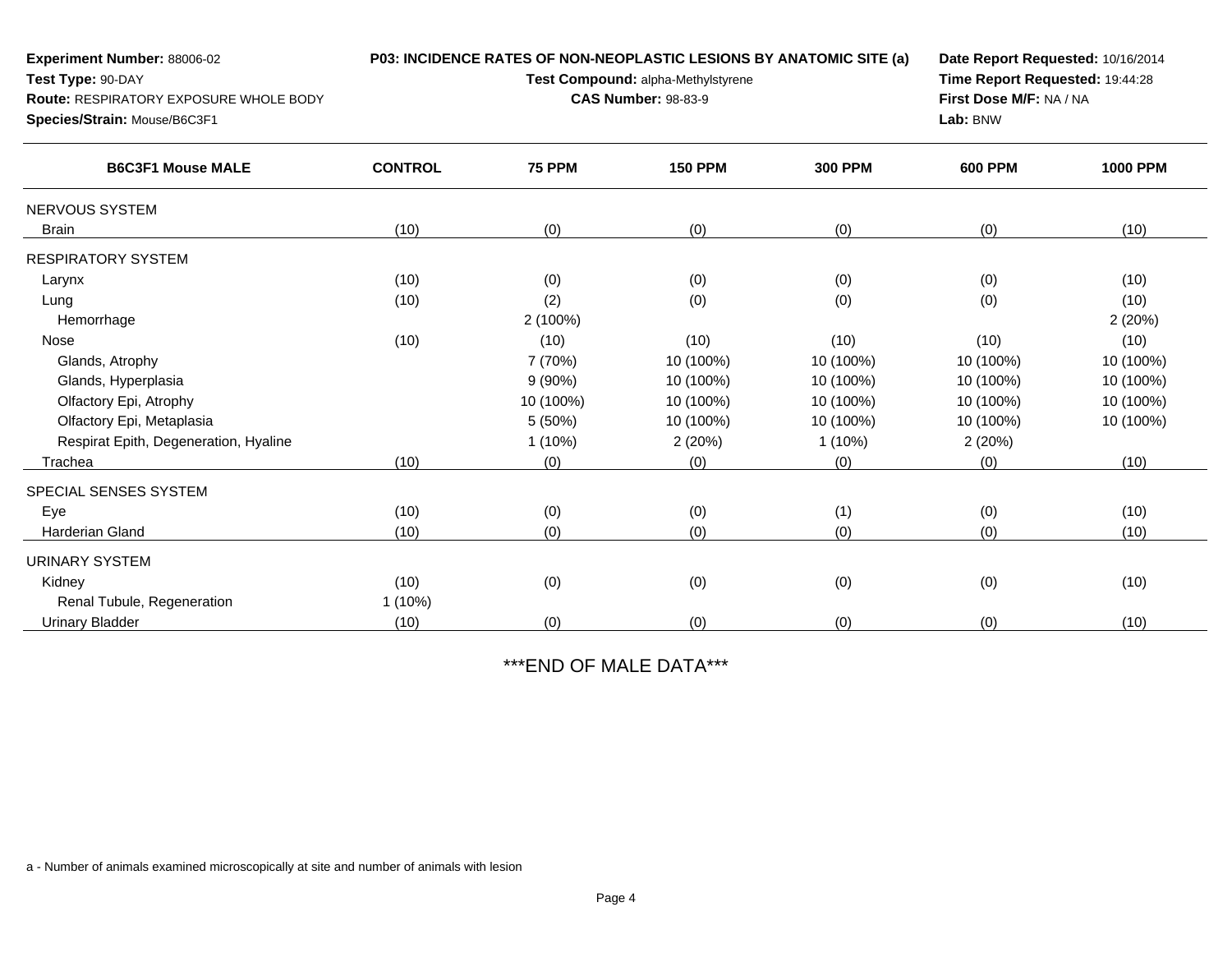| Experiment Number: 88006-02                   | P03: INCIDENCE RATES OF NON-NEOPLASTIC LESIONS BY ANATOMIC SITE (a) |               |                                    | Date Report Requested: 10/16/2014 |                                 |                 |
|-----------------------------------------------|---------------------------------------------------------------------|---------------|------------------------------------|-----------------------------------|---------------------------------|-----------------|
| Test Type: 90-DAY                             |                                                                     |               | Test Compound: alpha-Methylstyrene |                                   | Time Report Requested: 19:44:28 |                 |
| <b>Route: RESPIRATORY EXPOSURE WHOLE BODY</b> |                                                                     |               | <b>CAS Number: 98-83-9</b>         |                                   | First Dose M/F: NA / NA         |                 |
| Species/Strain: Mouse/B6C3F1                  |                                                                     |               |                                    |                                   | Lab: BNW                        |                 |
| <b>B6C3F1 Mouse FEMALE</b>                    | <b>CONTROL</b>                                                      | <b>75 PPM</b> | <b>150 PPM</b>                     | <b>300 PPM</b>                    | <b>600 PPM</b>                  | <b>1000 PPM</b> |
| <b>Disposition Summary</b>                    |                                                                     |               |                                    |                                   |                                 |                 |
| <b>Animals Initially In Study</b>             | 10                                                                  | 10            | 10                                 | 10                                | 10                              | 10              |
| <b>Early Deaths</b>                           |                                                                     |               |                                    |                                   |                                 |                 |
| <b>Natural Death</b>                          |                                                                     |               |                                    |                                   |                                 | $\mathbf{2}$    |
| <b>Survivors</b>                              |                                                                     |               |                                    |                                   |                                 |                 |
| <b>Terminal Sacrifice</b>                     | 10                                                                  | 10            | 10                                 | 10                                | 10                              | 8               |
| <b>Animals Examined Microscopically</b>       | 10                                                                  | 10            | 10                                 | 10                                | 10                              | 10              |
| <b>ALIMENTARY SYSTEM</b>                      |                                                                     |               |                                    |                                   |                                 |                 |
| Esophagus                                     | (10)                                                                | (0)           | (0)                                | (0)                               | (0)                             | (10)            |
| Gallbladder                                   | (8)                                                                 | (0)           | (0)                                | (0)                               | (0)                             | (7)             |
| Intestine Large, Cecum                        | (10)                                                                | (0)           | (0)                                | (0)                               | (0)                             | (9)             |
| Intestine Large, Colon                        | (10)                                                                | (0)           | (0)                                | (0)                               | (0)                             | (10)            |
| Intestine Large, Rectum                       | (10)                                                                | (0)           | (0)                                | (0)                               | (0)                             | (9)             |
| Intestine Small, Duodenum                     | (10)                                                                | (0)           | (0)                                | (0)                               | (0)                             | (8)             |
| Intestine Small, Ileum                        | (10)                                                                | (0)           | (0)                                | (0)                               | (0)                             | (10)            |
| Intestine Small, Jejunum                      | (10)                                                                | (0)           | (0)                                | (0)                               | (0)                             | (9)             |
| Liver                                         | (10)                                                                | (10)          | (10)                               | (10)                              | (10)                            | (10)            |
| Centrilobular, Hypertrophy                    |                                                                     |               |                                    |                                   | 5(50%)                          | 8 (80%)         |
| <b>Necrosis</b>                               |                                                                     |               | $1(10\%)$                          |                                   | $1(10\%)$                       |                 |
| Pancreas                                      | (10)                                                                | (0)           | (0)                                | (0)                               | (0)                             | (10)            |
| <b>Salivary Glands</b>                        | (10)                                                                | (0)           | (0)                                | (0)                               | (0)                             | (10)            |
| Stomach, Forestomach                          | (10)                                                                | (0)           | (0)                                | (0)                               | (0)                             | (10)            |
| Ulcer                                         |                                                                     |               |                                    |                                   |                                 | $1(10\%)$       |
| Stomach, Glandular                            | (10)                                                                | (0)           | (0)                                | (0)                               | (0)                             | (10)            |
| Infiltration Cellular, Polymorphnuclr         | $1(10\%)$                                                           |               |                                    |                                   |                                 |                 |
| CARDIOVASCULAR SYSTEM                         |                                                                     |               |                                    |                                   |                                 |                 |
| Heart                                         | (10)                                                                | (0)           | (0)                                | (0)                               | (0)                             | (10)            |
|                                               |                                                                     |               |                                    |                                   |                                 |                 |

ENDOCRINE SYSTEM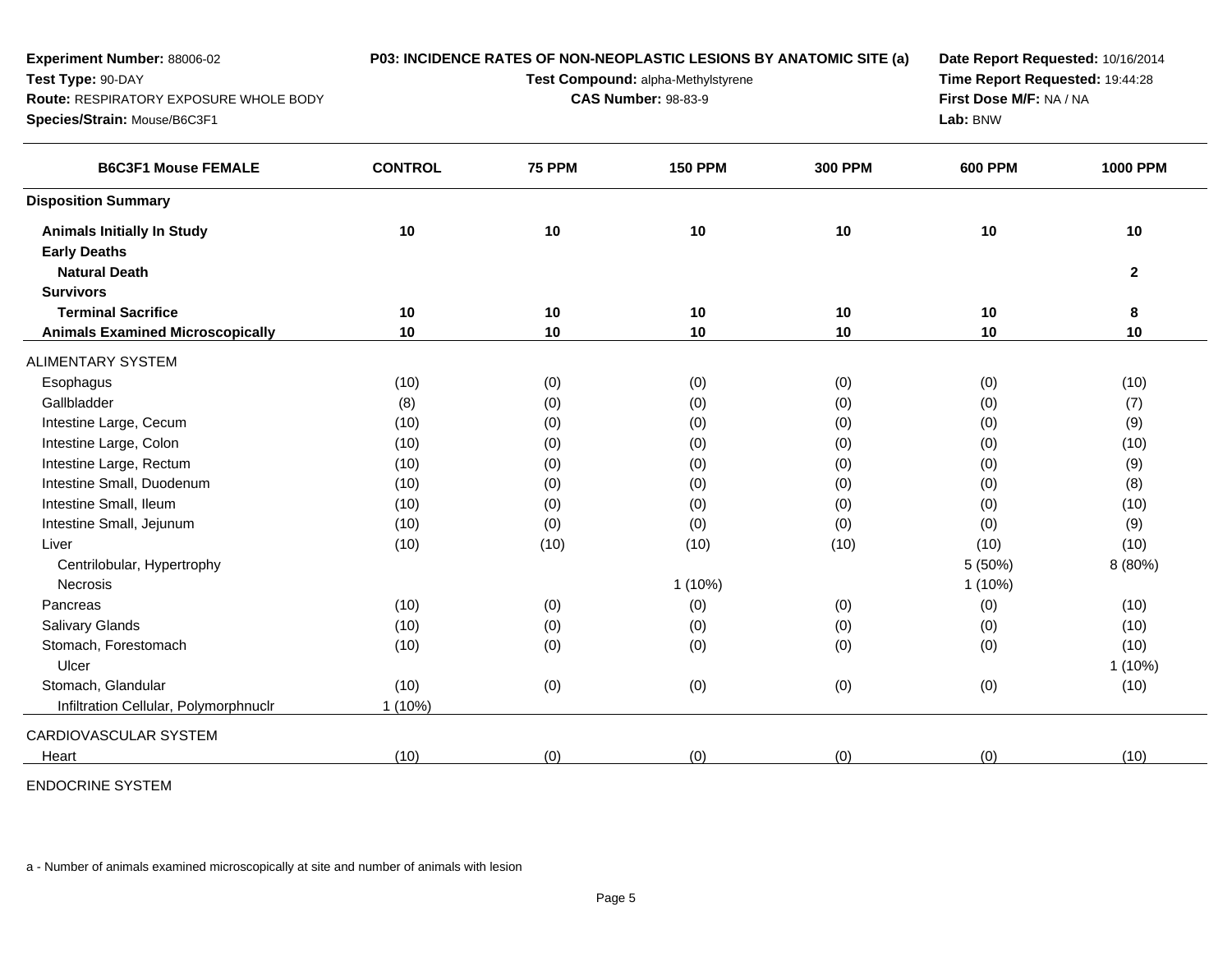| Experiment Number: 88006-02                   |                | P03: INCIDENCE RATES OF NON-NEOPLASTIC LESIONS BY ANATOMIC SITE (a) | Date Report Requested: 10/16/2014<br>Time Report Requested: 19:44:28 |                |                |                 |
|-----------------------------------------------|----------------|---------------------------------------------------------------------|----------------------------------------------------------------------|----------------|----------------|-----------------|
| Test Type: 90-DAY                             |                | Test Compound: alpha-Methylstyrene                                  |                                                                      |                |                |                 |
| <b>Route: RESPIRATORY EXPOSURE WHOLE BODY</b> |                | <b>CAS Number: 98-83-9</b>                                          | First Dose M/F: NA / NA                                              |                |                |                 |
| Species/Strain: Mouse/B6C3F1                  |                |                                                                     | Lab: BNW                                                             |                |                |                 |
| <b>B6C3F1 Mouse FEMALE</b>                    | <b>CONTROL</b> | <b>75 PPM</b>                                                       | <b>150 PPM</b>                                                       | <b>300 PPM</b> | <b>600 PPM</b> | <b>1000 PPM</b> |
| <b>Adrenal Cortex</b>                         | (10)           | (0)                                                                 | (0)                                                                  | (0)            | (0)            | (10)            |
| <b>Adrenal Medulla</b>                        | (10)           | (0)                                                                 | (0)                                                                  | (0)            | (0)            | (10)            |
| Islets, Pancreatic                            | (10)           | (0)                                                                 | (0)                                                                  | (0)            | (0)            | (10)            |
| Parathyroid Gland                             | (10)           | (0)                                                                 | (0)                                                                  | (0)            | (0)            | (6)             |
| <b>Pituitary Gland</b>                        | (10)           | (0)                                                                 | (0)                                                                  | (0)            | (0)            | (10)            |
| <b>Thyroid Gland</b>                          | (10)           | (0)                                                                 | (0)                                                                  | (0)            | (0)            | (10)            |
| <b>GENERAL BODY SYSTEM</b><br>None            |                |                                                                     |                                                                      |                |                |                 |
| <b>GENITAL SYSTEM</b>                         |                |                                                                     |                                                                      |                |                |                 |
| <b>Clitoral Gland</b>                         | (9)            | (0)                                                                 | (0)                                                                  | (0)            | (0)            | (8)             |
| Ovary                                         | (10)           | (0)                                                                 | (0)                                                                  | (1)            | (0)            | (10)            |
| <b>Uterus</b>                                 | (10)           | (0)                                                                 | (0)                                                                  | (0)            | (0)            | (10)            |
| <b>HEMATOPOIETIC SYSTEM</b>                   |                |                                                                     |                                                                      |                |                |                 |
| <b>Bone Marrow</b>                            | (10)           | (0)                                                                 | (0)                                                                  | (0)            | (0)            | (10)            |
| Lymph Node, Bronchial                         | (7)            | (0)                                                                 | (0)                                                                  | (0)            | (0)            | (9)             |
| Lymph Node, Mandibular                        | (9)            | (0)                                                                 | (0)                                                                  | (0)            | (0)            | (8)             |
| Lymph Node, Mediastinal                       | (5)            | (0)                                                                 | (0)                                                                  | (0)            | (0)            | (2)             |
| Lymph Node, Mesenteric                        | (10)           | (0)                                                                 | (0)                                                                  | (0)            | (0)            | (10)            |
| Spleen                                        | (10)           | (0)                                                                 | (0)                                                                  | (0)            | (0)            | (10)            |
| Thymus                                        | (10)           | (0)                                                                 | (0)                                                                  | (0)            | (0)            | (10)            |
| <b>INTEGUMENTARY SYSTEM</b>                   |                |                                                                     |                                                                      |                |                |                 |
| Mammary Gland                                 | (10)           | (0)                                                                 | (0)                                                                  | (0)            | (0)            | (10)            |
| Skin                                          | (10)           | (0)                                                                 | (0)                                                                  | (0)            | (0)            | (10)            |
| Infiltration Cellular, Mixed Cell             | $1(10\%)$      |                                                                     |                                                                      |                |                | 1 (10%)         |
| MUSCULOSKELETAL SYSTEM                        |                |                                                                     |                                                                      |                |                |                 |
| <b>Bone</b>                                   | (10)           | (0)                                                                 | (0)                                                                  | (0)            | (0)            | (10)            |
|                                               |                |                                                                     |                                                                      |                |                |                 |

NERVOUS SYSTEM